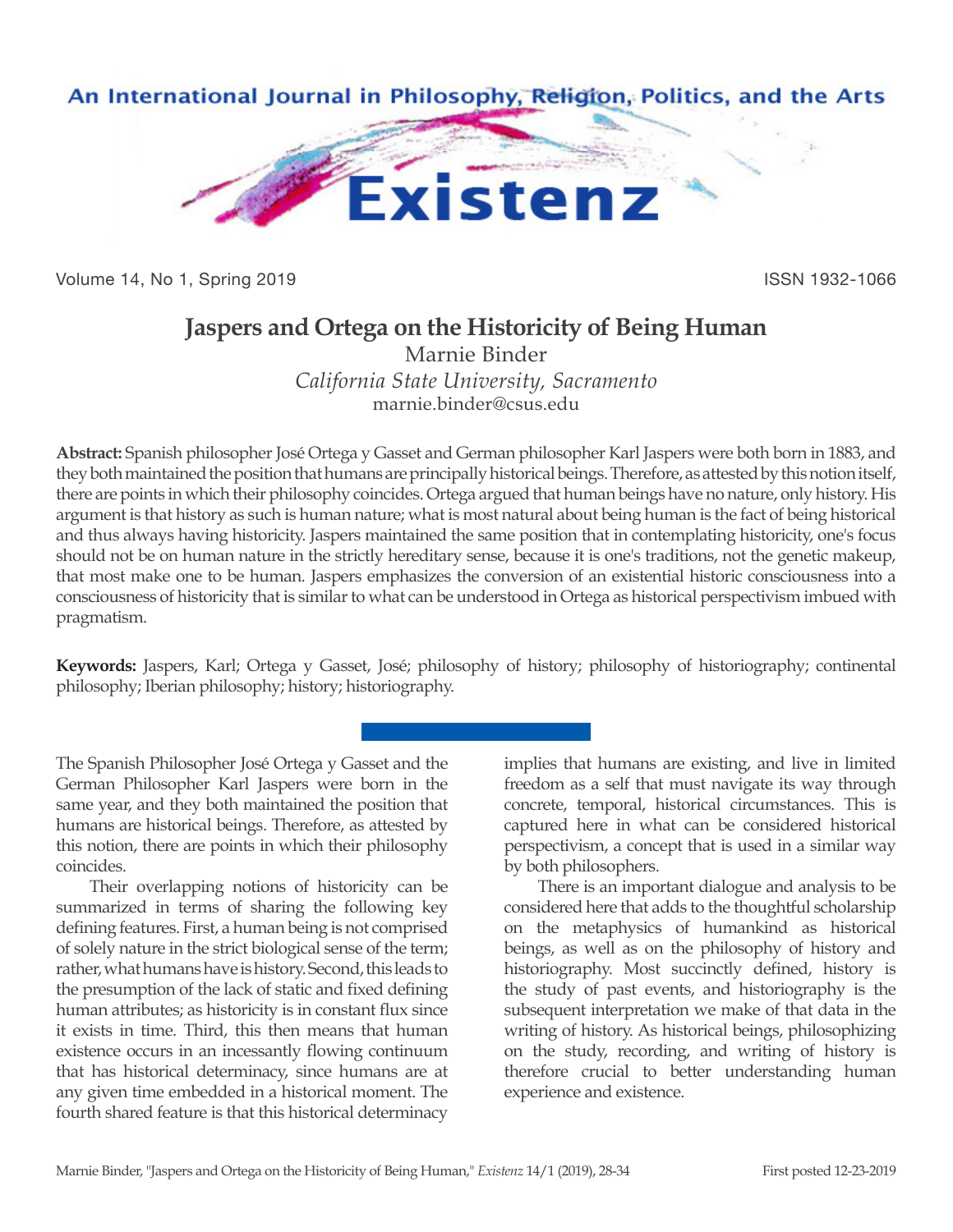#### **Historical and Biographical Backgrounds**

When Ortega y Gasset was fifteen years old, he witnessed an event that would have a particularly important impact on his philosophical thought as well as on the history of his country that ensued: in 1898, Spain lost its last vestiges of an illustrious past of wealth and global dominance when the Americans swiftly won the Spanish-American War (with armed conflict lasting just a few months). This resulted in the loss of Cuba and the Philippines, the last territories of the Spanish empire. The resulting damage to the overall National identity of the Spanish people was one factor among many that left the nation open to many of the perilous trends that would arise in the first half of the twentieth century, such as, for example, the most devastating events taking place during the Spanish Civil War from 1936-1939. It ended with the rise of one other of these disastrous trends of the early twentieth century, namely fascism, with the rule of dictator Francisco Franco, who would remain as the head of the nation until his death in 1975. These directions, among others, were of course deeply troubling to Ortega, who due to these events had spent a significant period of his life abroad (most significantly, in Argentina as well as in Germany).

After the Spanish-American War, Spain was acutely divided on how to heal the damaged spirit and restore national confidence. A group of renowned artists and intellectuals formed at the end of the nineteenth century, appropriately termed *Generación del '98*, who were concerned with how to best direct the future of the country. A main division that arose within the Generation of '98 was between the *hispanizantes* and *europeizantes*. The former group was comprised of those who saw the solution to Spain's problems in looking back to tradition and by means of Hispanicizing their country to further shed foreign influence. The latter group included those who were looking ahead to other, more advanced, European nations of the time as models. Ortega was a *europeizante*, part of the group that aspired to make Spain more European, and for him it was clear which advanced model he thought Spain should aspire to: Germany. He sought to immerse himself in German culture; hence, in 1905 he visited the University of Leipzig, where he spent eight months. He returned to Germany after having passed a summer back in Madrid in order to spend a year at the University of Berlin and then another six months at the University of Marburg. It was in Marburg where he became especially influenced by

neo-Kantianism, and where his intellectual path now begins to more closely parallel with the one of Karl Jaspers. Particularly important for this study, Neo-Kantianism incorporated historical elements into the philosophical discourse of the time. Moreover, both Jaspers and Ortega owe indebtedness for their notions of historicity to Wilhelm Dilthey, another case in point that lends credence to their overlapping philosophies. In Germany, Neo-Kantianism began to dominate the intellectual climate especially during the First World War and then continued on during the Weimar Republic.

#### **Humans Have No Nature, Only History**

The first noted way to conceive of this shared notion between Jaspers and Ortega of viewing humankind as historical beings is through the denial of nature's ontological foundation, in the strictly biological sense, and to replace it instead with history.

Jaspers declares: "Compared with nature, which is alien to me, history is the existence of my own essence."1 Moreover, if the broadest notion of history is simply applied as being past time, this would include apart from other elements of the past also the biological notion of heredity. "Hence man alone has a history, that is, he does not live only by his biological heritage but also by tradition. Man's life is not merely a natural process,"2 claims Jaspers. In this conception tradition is a central part of a human's historicity. "It is not heredity that makes us human," he maintains "but always the content of tradition."3 This relates to his notion of Existenz, and the idea of humans not just as existence but as existing, as a gerund—there is possibility, choice, potential—certainly this is an effective way to cope with the dismal times both philosophers lived in. Indeed, humans have choice, but can never start fully afresh, and so history is always carried along. Humans never cease being historical, though as historical agents we

<sup>1</sup> Karl Jaspers, *Philosophy, 3 Volumes*, transl. E. B. Ashton, Chicago, IL: University of Chicago Press 1971, here Volume 3, p. 161. [Henceforth cited as *P* with volume number]

<sup>2</sup> Karl Jaspers, *Way to Wisdom*, transl. Ralph Manheim, New Haven, CT: Yale University Press 1954, p. 66. [Henceforth cited as *WW*]

<sup>3</sup> Karl Jaspers, *The Origin and Goal of History*, transl. Michael Bullock, New Haven, CT: Yale University Press 1953, p. 236. [Henceforth cited as *OGH*]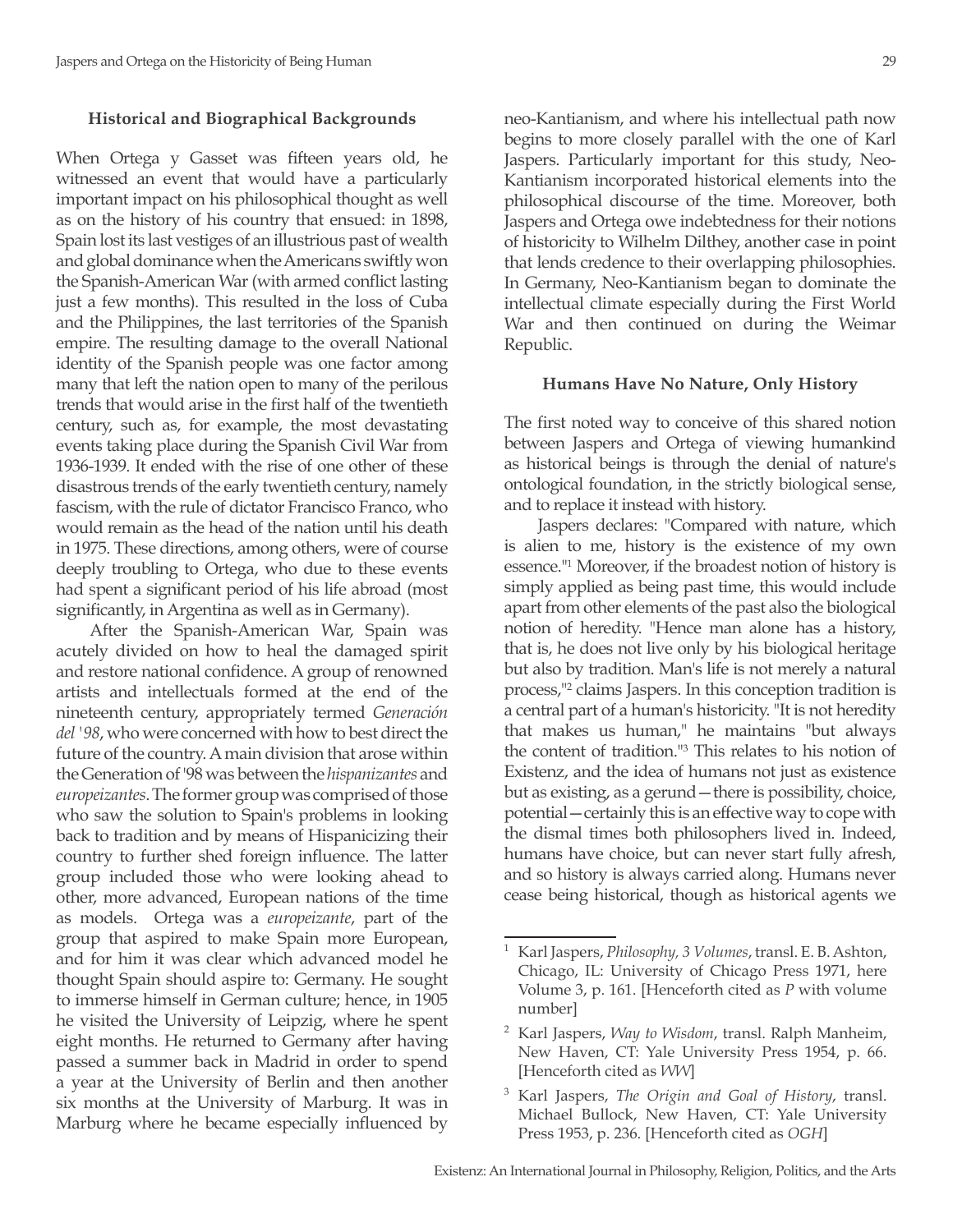may re-interpret our potentials that have been shaped by the past: "Life is a gerundive, $4$  declares Ortega. Humankind makes itself as an "infinitely plastic entity... to be as you like" he additionally declares (*HS* 203- 4). Humans are not wedged in a state of fixed being. "History," argues Ortega, "is the reality of man. He has no other. Through history he has made himself such as he is. To deny the past is foolish and illusory for the past is man's nature" (*HS* 61-2).

As historical beings, humans must never forget their past. This insight was particularly relevant regarding the two philosopher's own time. Jaspers writes: "there is one great anxiety: The world is pervaded by terrible forgetfulness."5 Certainly, the appearance of forward-focused totalitarian leaders resolved to destroy tradition and erase parts of history warranted this concern. Mussolini, for example, was also born in 1883, the same year as Jaspers and Ortega. "No reality is more essential to our self-awareness than history" states Jaspers (*WW* 96).

### **History is the Ever-Flowing Progression of Time**

History is the constant, ever-flowing progression of time. Jaspers writes:

Historicity is objectively and subjectively the absolute unrest caused by the instability of things in time. It is not the mere passing of things which we observe in processes of nature. Historicity relates the present to the past and to the future so as to penetrate mere temporality in continuous communication. [*P2* 342]

Historicity exists as a continuum in which the present is made up of events from the past, so the present is the past, and the past is present—as well as being the potential future. The same understanding of historicity as a continuum is also present in Ortega. This becomes apparent by Ortega's emphasis on how a human's being progresses in the sense of a constant process of becoming a self:

The experiments already made with life narrow man's future. If we do now know what he is going to be, we know what he is not going to be. Man lives in view of the past. *Man, in a word, has no nature; what he has is history*…Now concerning man it must be said, not only that his being is variable, but also that his being grows and, in this sense, that it progresses. [*HS* 217-8]

Hence Ortega's frequent, albeit commonplace, plea that "we have a need of history in its entirety, not to fall back into, but to see if we can escape from it."6 This possible future applicability of lessons from the past is one of the ways in which this account connects to pragmatism. Historical facts are corroborated over time and remain interesting, meaningful, and useful in the future as they continue being tested in and for the present. John Dewey defines this corroboration as "historical empiricism."<sup>7</sup> There is no beginning and no end for the historical universe. Jaspers describes the passage of history as follows:

What in historical cognition is thus ultimately nothing but change within universal transience, change in causal relations of effect and aftereffect, an endless up and down in random diversity without beginning or end—this, to Existenz, is historic existence: not mere evanescence, but a listening to the past as well as the language of a possible future. It is the present as a coalescence of past and future into the *substantial Now*. [*P2* 348]

The intelligible historical field must be viewed as part of a continuum, argues Ortega, which

when it is a partial reality, does not end in itself, but continues in another thing, and to begin by isolating it is to run the risk of cutting it off, leaving outside what is perhaps its most important part.<sup>8</sup>

<sup>4</sup> José Ortega y Gasset, *History as a System*, New York, NY: W.W. Norton & Company 1961, 61-2. [Henceforth cited as *HS*]

<sup>&</sup>lt;sup>5</sup> Karl Jaspers, "Vom Europäischen Geist (1946)," in *Rechenschaft und Ausblick*, Munich, DE: Piper & Co Verlag 1951, pp. 233-64, here p. 261. Cited and transl. John Hennig, "Jaspers' Attitude Towards History," in *The Philosophy of Karl Jaspers*, ed. Paul Arthur Schilpp, Carbondale, IL: Open Court Publishing Company 1981, pp. 565-91, here p. 587.

<sup>6</sup> José Ortega y Gasset, *The Revolt of the Masses*, New York, N.Y.: W.W. Norton & Company 1932, p. 96. [Henceforth cited as *RM*] It is noted in this edition, "This translation, authorized by Sr. Ortega y Gasset, remains anonymous at the translator's request."

<sup>7</sup> John Dewey, "The Structure of Experience," in *The Philosophy of John Dewey: Two Volumes in One*, ed. John J. McDermott, Chicago, IL: University of Chicago Press 1981, pp. 1-354, here p. 50.

<sup>8</sup> José Ortega y Gasset, *An Interpretation of Universal History*, transl. Mildred Adams, New York, NY: W.W. Norton & Company 1975, p. 65. [Henceforth referred to as *IUH*]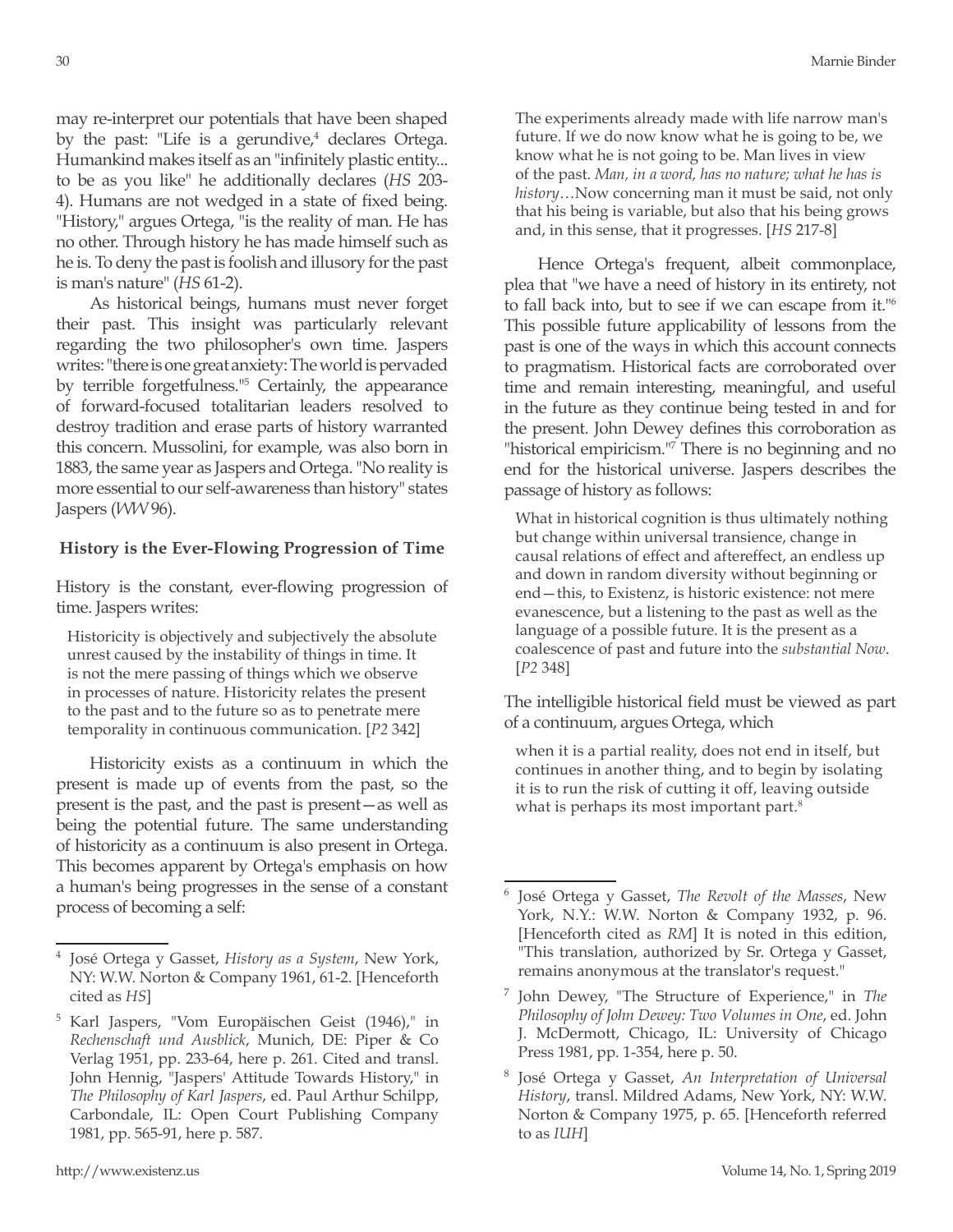## **The Historical Determinacy of the Continuum of Human Beings**

The continuum itself is the most important variable Ortega refers to, as this is one's foundation for being, which is continuously in a process of becoming. A similar perspective can be found in Jaspers:

Existence is historic because it defies completion in time, because it is restlessly self-generating, because it is never in a state of harmony. Its anatomical features demand that we change—a challenge that does not cease in temporal existence. [*P2* 221]

Human nature is, hence, historical change. In a similar way, Ortega argues:

Human life is thus not an entity that changes accidentally, rather the reverse: in it the "substance" is precisely change, which means that it cannot be thought of Eleatically as substance. [*HS* 205]

The reference here is to Parmenides and Zeno's belief in the unity of being. For Ortega, the historicity of humans is defined as the interconnectedness of self and circumstance being embedded in a temporal chain of constant change.

As we have seen, the past speaks to human beings; the future cannot do so—despite one's forward-looking tendencies. Humans exist as part of a continuum of pastpresent-future. Existence is reflexive. Human existence has historical determinacy as always beings embedded in a historical moment and within concrete, specific historical circumstances, as Jaspers explains: "Being phenomenal, unconditional action is temporally defined and thus historically concrete" (*P2* 288). For Ortega, reason arises from human life, and as human beings are historical existences that are always embedded in historical circumstances, historical reason is, therefore, central for understanding: "To comprehend anything human, be it personal or collective, one must tell its history...Life only takes on a measure of transparency in the light of *historical reason*" (*HS* 214).

## **Historical Determinacy as the Radical Reality of Self and Circumstance**

For Ortega, historical determinacy exists as self and circumstance: "I am myself plus my circumstance, and if I do not save it, I cannot save myself."<sup>9</sup> This is the radical reality of humans: a self has to navigate through the waves of historical circumstances. Ortega often uses the image of being shipwrecked; one constantly needs to steer oneself and this creates insecurities and anxiety these are very existentialist themes indeed. One must constantly decide what to do, and which identity to assume, and this always occurs in a context of specific and limiting, historical circumstances. Jaspers expresses a similar idea: "I come to exist by participating in my active world…I do not exist without the world" (*P2*  45). As Ortega presupposes the reality of the past and a radical reality of humans as being self and circumstance, an insistence on representative realism can be noticed. In this context, history is understood broadly as not just one's own specific past, but all the past that has come prior to a given life. Humans are nothing without their histories; as Ortega argues, "experience of life is not made up solely of my past, of the experiences that I personally have had. It is built up also of the past of my forebears, handed down to me by the society I live in" (*HS* 210).

As I have mentioned above, Jaspers similarly finds human traditions to be the most distinct variable for being human. His view stresses in a universalizing manner the objective of achieving true unity via an existential historic consciousness. Likewise, also Ortega clearly shared this emphasis on tradition, as he argues: "Man is never the first man but begins his life on a certain level of accumulated past" (*HS* 81). Ortega often asserts that human beings are not things but dramas this can also be seen in the anxiety that is caused through finding oneself in a situation comparable to being shipwrecked. In this drama, humans must live authentically. The first steps humans take in working toward living authentically are influenced by the interpretations one makes of the surrounding circumstances of one's time that lead to the creation of a system of convictions that add to defining the historical spirit of the time. The more authentically humans live, Ortega argues, the more authentic are the predictions about the future, for humans live in the passing of generations in constant prophecy.10 This is a key variable of Ortega's methodology for historiography; historical study involves, in part, finding these moments of crisis when a system of beliefs has failed, and thus it forms pivotal points in between periods of change when a

<sup>10</sup> José Ortega y Gasset, *En torno a Galileo*, Madrid, ES: Biblioteca Nueva 2005, p. 185. [Henceforth cited as *TG*].

<sup>9</sup> José Ortega y Gasset, *Meditations on Quixote*, transl. Evelyn Rugg and Diego Marín, New York, N.Y.: W. W.

Norton & Company 1961, p. 45.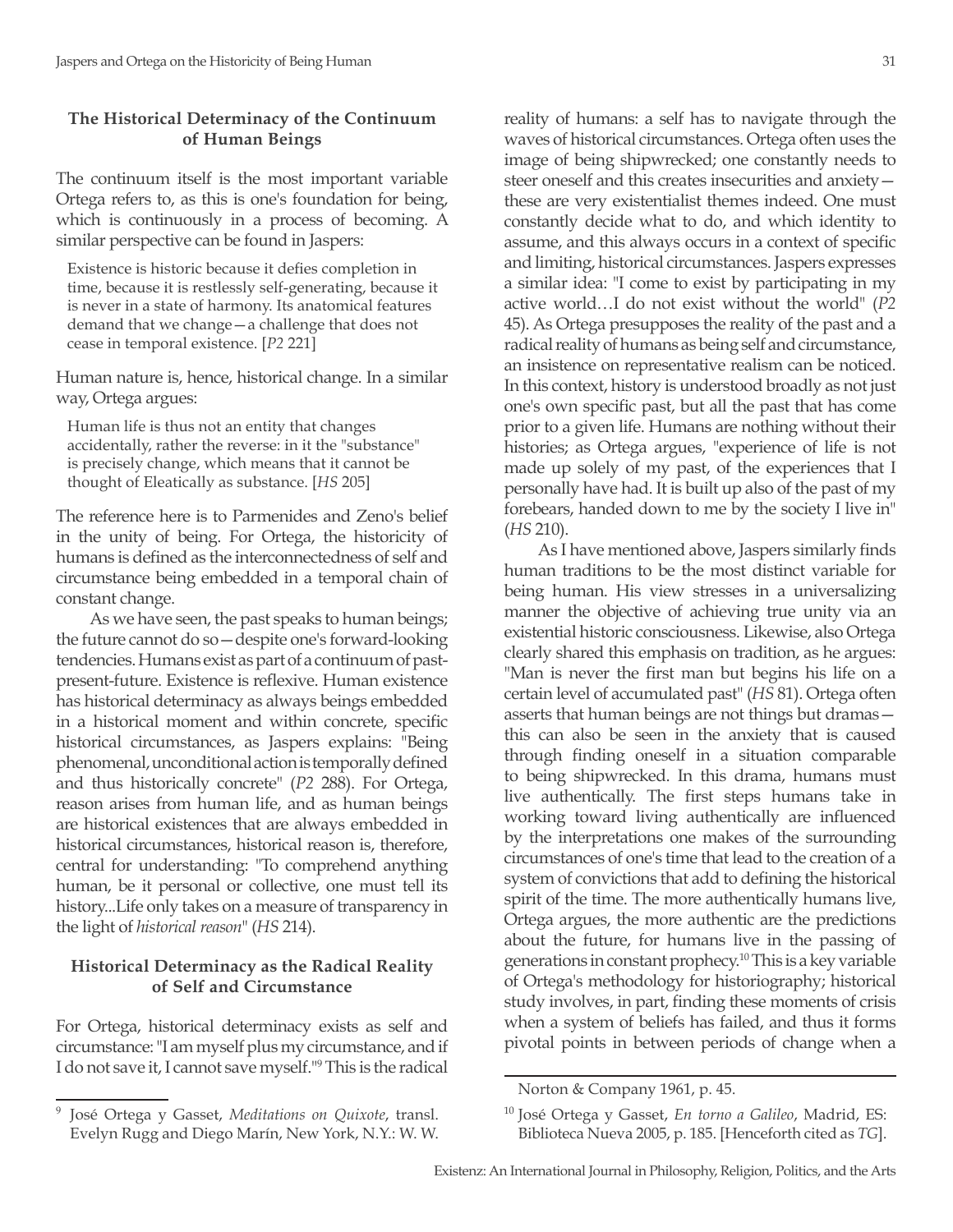society is left without a stable world. By reflecting upon the world during such unstable times a state of negative convictions is present, as humans always have some sort of convictions. Stabilization sets in by developing new convictions. The same process may apply to an individual.

Historical determinacy refers to the fact that humans are always being embedded in a historical moment, yet this does not mean that they have no free will. Jaspers describes this situation as the first boundary situation, namely

*in existence I am always in a particular situation*...I exist in certain social circumstances at a certain time in history; I am a man or a woman, young or old, directed by opportunities and chances. The boundary situation of being subject to the singular constraint of my data derives its poignancy from the contrasting thought of man at large and of his due in any state of perfection... The unrest in this boundary situation is that what is up to me lies still ahead; my freedom in it is to assume given facts, to make them my own as if they had been my will. [*P2* 183-4]

Limit situations, often also translated as border or boundary situations, awaken us through the questioning of these significant moments. This is arguably comparable to Ortega's notion of those pivotal moments of crises in history when new ideas that occur in a generation or in an individual are being converted into beliefs that are intrinsic to that generation or individual. In Ortega's philosophy, humans coexist with their beliefs; and essentially exist within them. One may take beliefs for granted. Until moments of crisis occur, beliefs can be so ingrained that the individual never questions them. In Ortega's view, most beliefs have been inherited by previous generations. One experiences doubts about one's existence, and ideas arise to fill in the thus arisen gaps, which may later convert into beliefs—and so the process repeats itself. This cycle of changing beliefs is clearly revealed in history.

Historical consciousness, or one's ability to observe and learn about past events, as Jaspers defines it, may or may not relate to personal lives—until, that is, one possesses a consciousness of one's historicity that is part of *Existenz*; or, in other words, that is part of how one understands and exists within this knowledge of present times as a continuation of a past that has been lived by previous existences. For Jaspers, in the existential historic consciousness

 the self becomes aware of its *historicity* as the only reality it has. The historic consciousness of Existenz must be personal in origin. It makes me aware of myself in communication with other historic selfbeing; I as myself am phenomenally bound in time to a sequence of singular situations, my given situation. [*P2* 104-5]

This is comparable to the cornerstone of Ortega's philosophy of the radical reality being self and circumstance, in contrast to this Jaspers' emphasis is primarily on human circumstances. In part, Jaspers' *Existenz* is an individual recording of changing circumstances. The past does not condition one to walk entirely determined paths; rather, one can accept or not accept details about the past as being relevant for present and future—this constitutes another connection to pragmatism.

## **Historical Perspectivism**

The access to this radical reality can be found in the concept of historical perspectivism. Jaspers' historical consciousness refers to the consciousness of an individual's present historical circumstances, or in his words, "*This unity* of myself with my existence as a phenomenon is my *historicity* and awareness of it is *historic consciousness*" (*P2* 121). In other words, there are two steps in this process of unification. First, by being aware of the present historical situation one can learn from the past, but this does not yet imply a connection to one's personal life—one only has historical consciousness. In the second step, by making this personal connection, a consciousness of one's historicity is being gained. This conversion forms epistemological and metaphysical foundations for the interpretation of one's circumstance and of humans, at any given time. In it, the unique historical moment and one's individual place can be recognized. While this recognition is relative to an individual, it does provide epistemological progress and a metaphysical structural framework for the interpretation of historical reality. History does not produce the self; history is within the self—hence why the different perspectives of different selves open the window wider into deeper understanding of individual and collective existence.

Perspectivism is another cornerstone of Ortega's philosophy, yet this view that reality is being perceived from one's own point of view is not meant to be solipsistic but rather is indicative of representative realism. Again, a similar stance is found in Jaspers who also strived to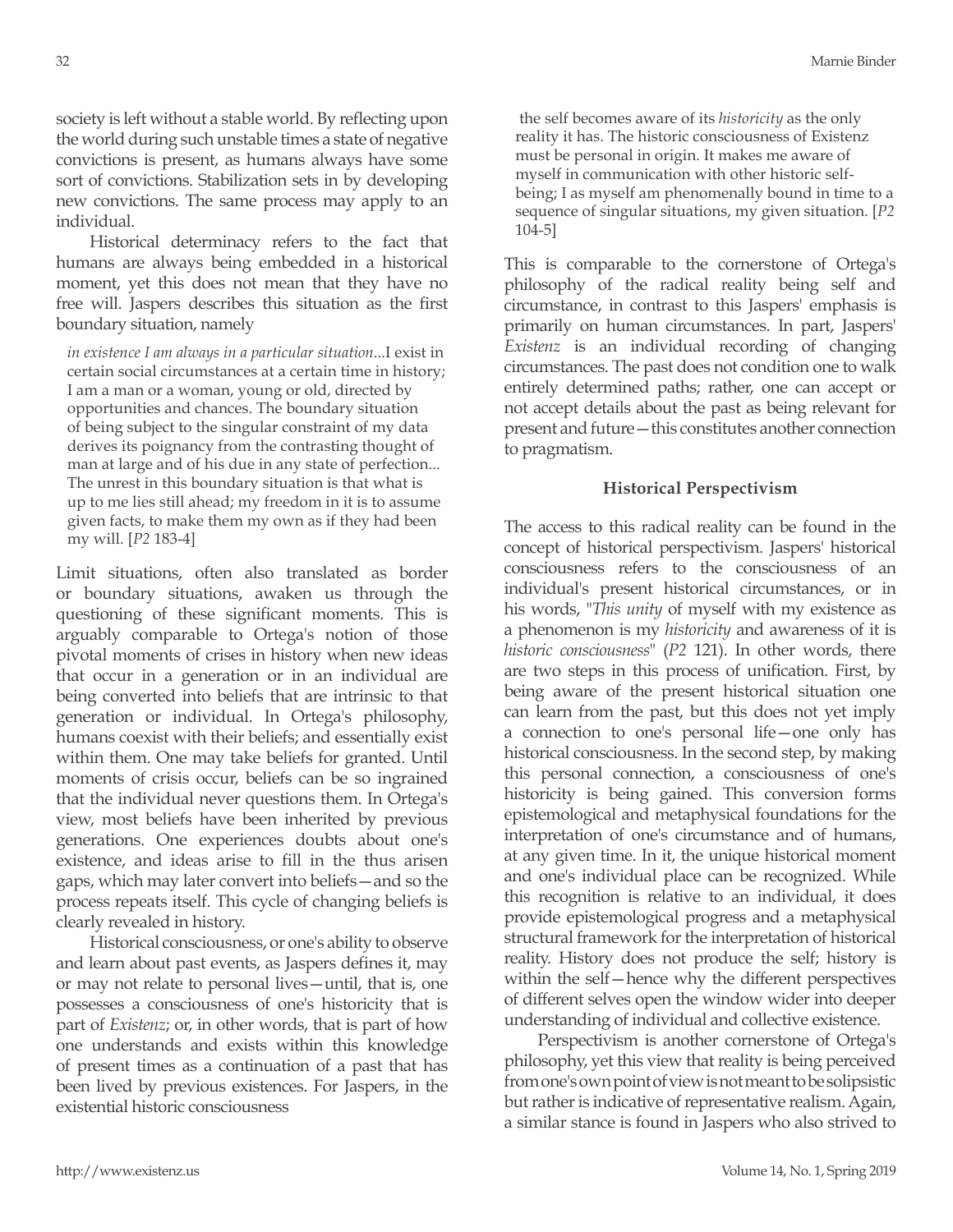overcome the trappings of a strict relativism. In fact, it is the gathering of perspectives embedded in a historical epoch that should be the focus of historical study; the more historical details are being collected, the more one can see through the window of historical reality. All warranted assertions of knowledge are perceptions that are embedded in a specific time and space. Ortega's perspectivism reveals that it is not that one proclaimed truth is true or false; rather there are multiple truths and falsities, and the one falsity is to say that there is only one truth, just as it is false to say that there is only one perspective; things cannot be truthful nor false, and what is false is so on the grounds of the judgment made that something is true or false.<sup>11</sup>

It is unlikely to capture a complete picture of complex matters in one perspective only. Thus, it is necessary to gather several perspectives, and by doing so the window into understanding human reality indeed opens up—like pieces of a puzzle—and with it the more strongly warranted become assertions in human history and historiography. Historians and historiographers must indeed focus on capturing and preserving perspectives of the present times as well as on ones looking back in time. History books also provide some data about the time they were prepared, published, and continued being in circulation, along with the contents in and of themselves. A history of Ancient Rome was interpreted and subsequently written very differently in the Enlightenment as opposed to a present-time one, for example, so some of the historical time of the publication can be captured by considering the different interpretative recordings in a pragmatist sense. One should also explore more of why those specific details or focuses were interesting, useful, and meaningful to record at the time, and, therefore, examine what they might tell one about that time of interpreting, writing, publishing, and continued circulation. Thus, a text on ancient Rome written in the Enlightenment can also provide information about what was useful, interesting, and meaningful for the writer and audience in the Enlightenment at the time it was being written and published, along with the

content provided about the history of ancient Rome. Contemporary knowledge indeed exists in a historical form for one is always limited not only by what may be interesting, meaningful, and useful in a pragmatist sense, at any particular moment, and among specific limiting circumstances, individually or as a society, but also by the tools available for interpretation, understanding, and recording in a given historical moment.

Ortega has strong pragmatist elements in his philosophy, despite his fervent rejection of the North American philosophical tradition. Arguably, there is some pragmatist philosophy in Jaspers as well. Jaspers argues for instance: "History is seen in hierarchies of values, in its origins, in its crucial stages. The real is divided up into the essential and the inessential" (*OGH*  262). Hierarchies of values are, in part, pragmatically determined. Moreover, as "historical beings," it is noteworthy that both Jaspers and Ortega came to age between one and two generations after the first major American Pragmatists: Charles Peirce, William James, and John Dewey. Thus, both Jaspers and Ortega had been formally educated as adults at a time when key pragmatists texts already had been in circulation. Although the initial acceptance of pragmatism was weak in Europe, nonetheless it did have a presence. For example, during the 1920s Julius Goldstein at the University of Darmstadt, was one of the early defenders of American pragmatism in Germany. James, in fact, kept frequent correspondence with Goldstein, hoping to inspire more pragmatist thought in Germany. And in Spain, Dewey's works were first translated by students of Ortega.

Whereas one might not be able to discern when pragmatic focuses in history describe an objective historical reality, this is an accepted practice in the pragmatist tradition, and this lack of discernment nonetheless is acceptable by virtue of the insights gained from historical events—this provides valuable knowledge about humans as historical beings and about humankind as historical entities. The pragmatist dialogue has much to contribute to discussions on epistemological possibility and the metaphysics of humankind as being a historical event. What can be considered interesting, meaningful, and useful needs to be attested over time, therefore part of the methodology of pragmatism stems from the past. The selection of historical details for analysis, recording and subsequent writing are largely pragmatically determined. As historical beings,

 $11$  Ortega emphasizes this point in many instances within his writings. For example he writes, "reality, like a landscape, has infinite perspectives, all of which are equally true and authentic. The only false perspective is the one that assumes to be the only one" (my translation). José Ortega y Gasset, *El tema de nuestro tiempo*, Madrid, ES: Alianza Editorial 2006, p. 149.